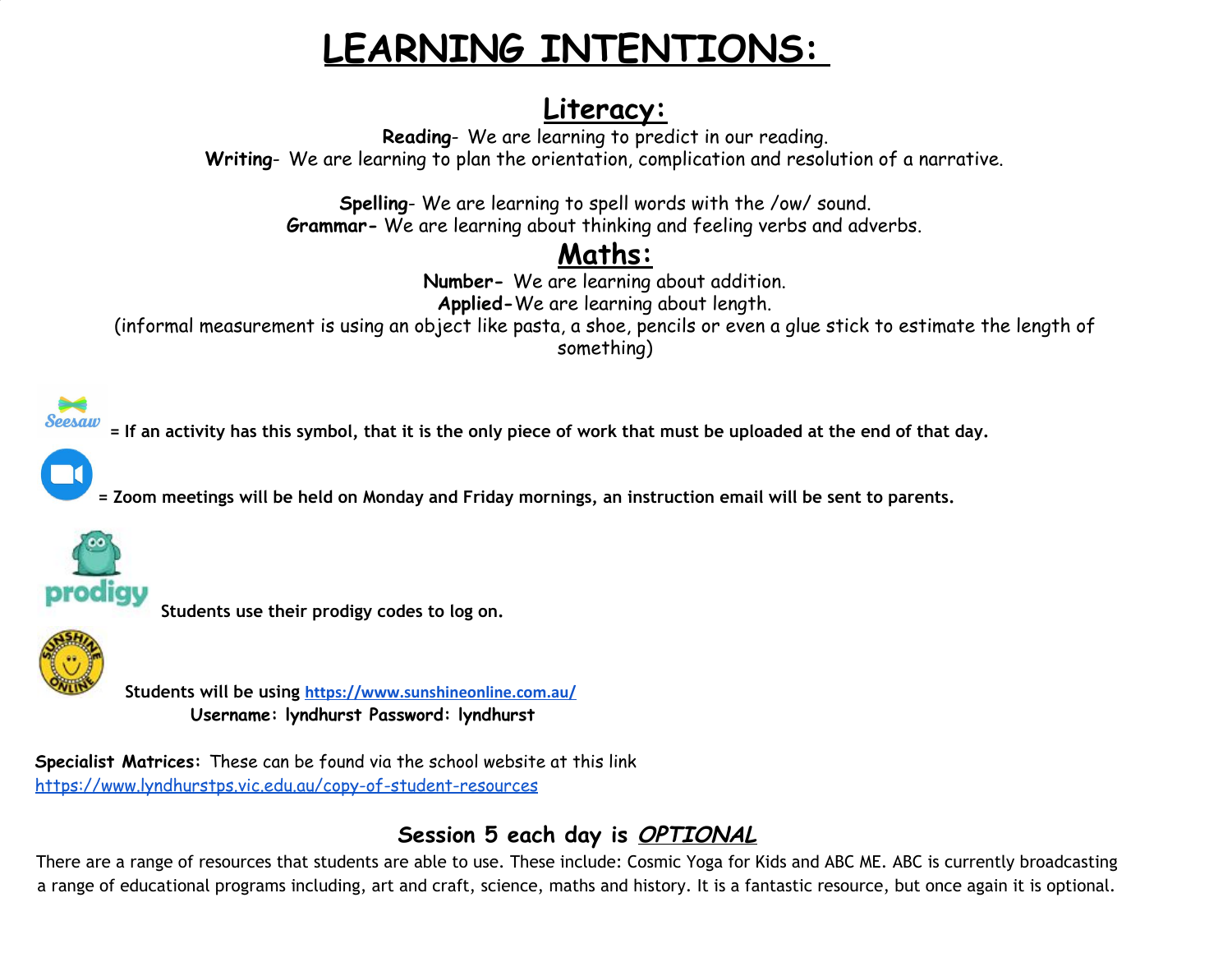|             | Session 1                                  | Session 2                          | Session 3              | Session 4                 |                       | Session 5          |
|-------------|--------------------------------------------|------------------------------------|------------------------|---------------------------|-----------------------|--------------------|
|             | Literacy                                   | Literacy                           | Maths                  | Specialist/Investigations |                       | (OPTIONAL)         |
| M           | <b>Zoom Meeting</b>                        | <b>Writing</b>                     | <b>Maths</b>           | Art/Science               | <b>Investigations</b> | <b>Cosmic Kids</b> |
| $\bf{0}$    | 10:00am                                    | <b>Narrative</b>                   | <b>Addition</b>        | Refer to matrix           | (OPTIONAL)            | Yoga               |
|             |                                            | A 'sizzling start' is              | Watch the video        |                           |                       | https://www.y      |
| $\mathbf n$ |                                            | used to begin your                 | your teacher has       |                           | ** Select an          | outube.com/re      |
| d           |                                            | Narrative writing to               | posted on the jump     |                           | activity from the     | sults?search a     |
| a           |                                            | capture your audiences             | strategy from last     |                           | <b>Investigations</b> | uery=cosmic+       |
| y           | Reading                                    | attention.                         | week.                  |                           | matrix                |                    |
|             | Watch the following                        | Examples:                          |                        |                           |                       | <b>ABC ME</b>      |
|             | <b>Behind the News</b>                     | One dark, scary night              | Draw a few blank       |                           |                       |                    |
|             | episode (BTN)                              | In the middle of a                 | number lines in your   |                           |                       |                    |
|             |                                            | forest                             | maths book, and        |                           |                       |                    |
|             | called "Understanding                      | <b>Bang! The lights went</b>       | practise answering 2   |                           |                       |                    |
|             | your feelings"                             | out                                | digit by 1 digit sums. |                           |                       |                    |
|             |                                            | <b>Using your Narrative</b>        |                        |                           |                       |                    |
|             | https://www.youtube.co                     | Plan from last week                |                        |                           |                       |                    |
|             | m/watch?v=KYfRzAIl7T                       | (who, when and where)              |                        |                           |                       |                    |
|             |                                            | think about how you                |                        |                           |                       |                    |
|             |                                            | will begin to write your           |                        |                           |                       |                    |
|             | Write down how you are<br>feeling, and any | Narrative.                         |                        |                           |                       |                    |
|             | questions you want to                      | Write 3-5 sentences                |                        |                           |                       |                    |
|             | ask on Fridays Class                       | with different sizzling            |                        |                           |                       |                    |
|             | Zoom Meeting.                              | starts to begin your<br>narrative. |                        |                           |                       |                    |
|             |                                            | DO NOT start your                  |                        |                           |                       |                    |
|             |                                            | <b>Orientation today</b>           |                        |                           |                       |                    |
|             |                                            | Remember to do your                |                        |                           |                       |                    |
|             |                                            | best writing and edit              |                        |                           |                       |                    |
|             |                                            | your work.                         |                        |                           |                       |                    |
|             |                                            |                                    |                        |                           |                       |                    |
|             |                                            | <b>Seesaw</b>                      |                        |                           |                       |                    |
|             |                                            |                                    |                        |                           |                       |                    |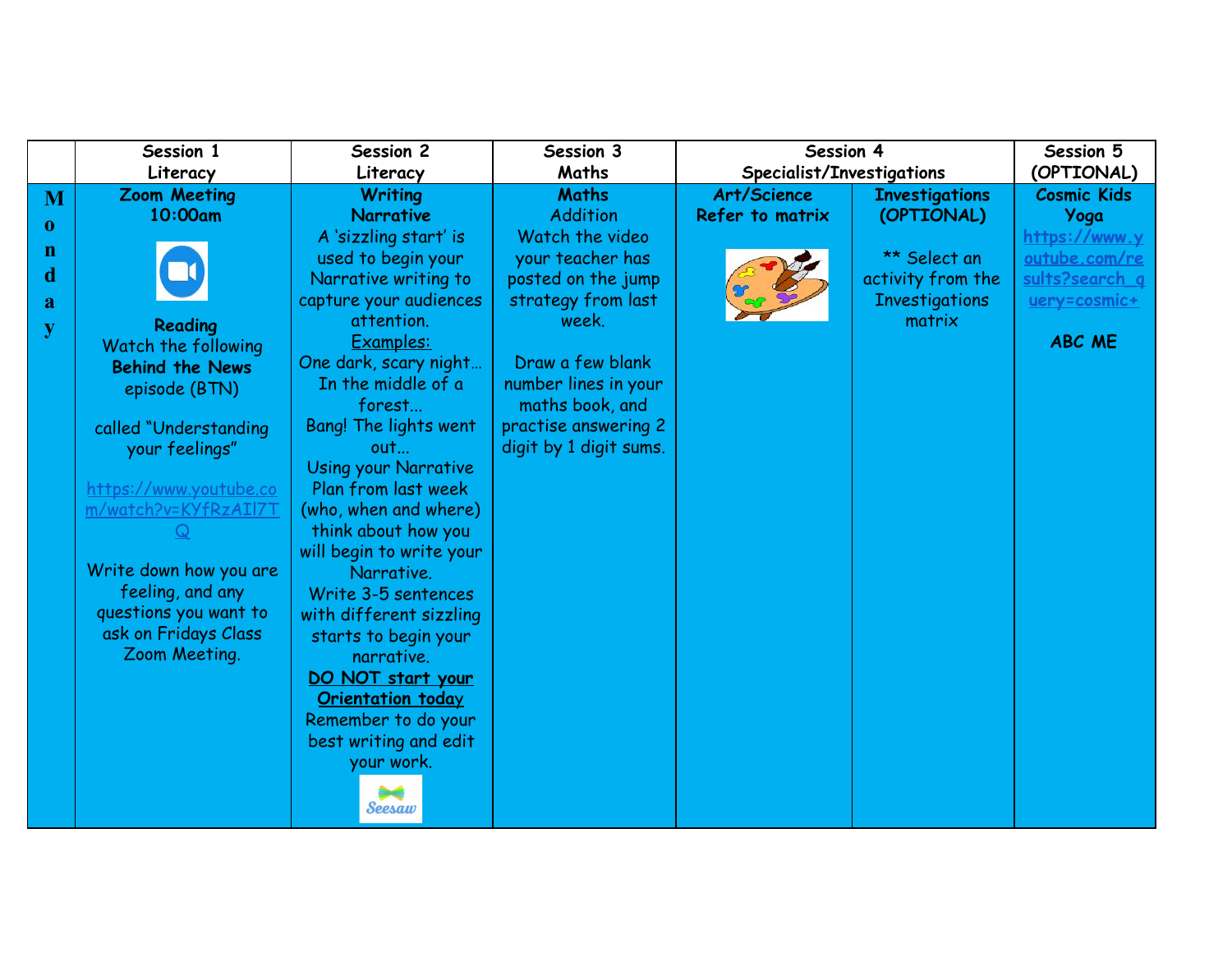| T<br>$\mathbf{u}$<br>e<br>S.<br>d<br>a<br>y                              | Reading<br><b>Text: Inside Mary</b><br>Elizabeth's house<br>Before reading: Look at<br>the front cover. What<br>do you think will be<br>inside Mary Elizabeth's<br>house and why? What<br>clues are there on the<br>front cover? Think<br>about the clues and your<br>schema (what you<br>already know) that<br>helped you make your<br>prediction.<br>Seesaw | <b>Spelling</b><br>Watch:<br>https://www.youtube.c<br>om/watch?v=ySRd-Am<br>rd28<br>Rule two columns in<br>your reading and<br>writing book. Label one<br>column, 'ou' and the<br>other column, 'ow'.<br>You are a detective,<br>walk around the house<br>and find 10 /ou/ and<br>/ow/ words, Record<br>these in the columns.                                                                                          | Maths<br><b>Addition</b><br>Watch the following<br>video on number<br>lines<br>https://www.youtub<br>e.com/watch?v=tp9n<br>4kMTuQo<br>Try and solve these<br>following problems<br>using the number<br>line strategy like in<br>the video:<br>$4 + 3 =$<br>$6 + 2 =$<br>$3+7=$<br>$1+6=$<br>$5 + 3 =$ | P.E<br>Refer to matrix<br>$\bigoplus_{\alpha} A$<br>P F.                                                                                                                              | <b>Investigations</b><br>(OPTIONAL)<br>** Select an<br>activity from the<br><b>Investigations</b><br>matrix | <b>Cosmic Kids</b><br>Yoga<br>https://<br>www.youtube.c<br><u>om/results?sea</u><br><u>rch guery=cos</u><br>$mic+$<br><b>ABC ME</b>  |
|--------------------------------------------------------------------------|---------------------------------------------------------------------------------------------------------------------------------------------------------------------------------------------------------------------------------------------------------------------------------------------------------------------------------------------------------------|------------------------------------------------------------------------------------------------------------------------------------------------------------------------------------------------------------------------------------------------------------------------------------------------------------------------------------------------------------------------------------------------------------------------|-------------------------------------------------------------------------------------------------------------------------------------------------------------------------------------------------------------------------------------------------------------------------------------------------------|---------------------------------------------------------------------------------------------------------------------------------------------------------------------------------------|-------------------------------------------------------------------------------------------------------------|--------------------------------------------------------------------------------------------------------------------------------------|
| W<br>e<br>$\mathbf{d}$<br>$\mathbf n$<br>e<br>S<br>$\mathbf d$<br>a<br>y | Reading<br><b>Sunshine Online</b><br>Choose one text to read<br>and then complete the<br>activities.<br>Remember to do your<br>best when completing<br>the handwriting<br>activity.                                                                                                                                                                           | <b>Writing</b><br>Watch<br>https://www.youtube.c<br>om/watch?v=LdidLvUw<br>ndI<br><b>Write an Orientation</b><br>(3-4 sentences).<br><b>Start your Orientation</b><br>with one of the<br>sizzling starts you<br>wrote on Monday.<br>Don't forget to include<br>the<br>who? where? when?<br>from your Narrative<br>Plan (week 3)<br>Do your best writing<br>and edit your work<br>using a different<br>coloured pencil. | <b>Maths</b><br><b>Addition</b><br>$22 + 3 =$<br>14 15 16 17 19 20 21 22 23 24 25 26 27<br><b>Try and solve these</b><br>following problems<br>using the number<br>line strategy in your<br>workbook.<br>$23+4=$<br>$21 + 5 =$<br>$27 + 4=$<br>$34 + 3 =$<br>$32+6=$<br>₩<br><b>Seesaw</b>            | Grammar<br><b>Thinking and</b><br><b>Feeling Verbs</b><br>I like<br>I am feeling shy<br><u>I believe</u><br>Complete the<br>Seesaw activity<br>'Thinking and<br><b>Feeling Verbs'</b> | <b>Investigations</b><br>(OPTIONAL)<br>** Select an<br>activity from the<br><b>Investigations</b><br>matrix | <b>Cosmic Kids</b><br>Yoga<br>https://www.y<br><u>outube.com/re</u><br><u>sults?search_g</u><br><u>uery=cosmic+</u><br><b>ABC ME</b> |
| $\mathbf h$                                                              | <b>Zoom Meeting</b><br>(2A, 2D, 2F ONLY)<br>10:00am                                                                                                                                                                                                                                                                                                           | <b>Spelling</b><br><b>Book Detective: Find</b><br>5/ou/ and /ow/                                                                                                                                                                                                                                                                                                                                                       | Maths<br><b>Applied</b>                                                                                                                                                                                                                                                                               | <b>Music/Digital</b><br>Technology                                                                                                                                                    | <b>Investigations</b><br>(OPTIONAL)                                                                         | <b>Cosmic Kids</b><br>Yoga<br>https://www.y                                                                                          |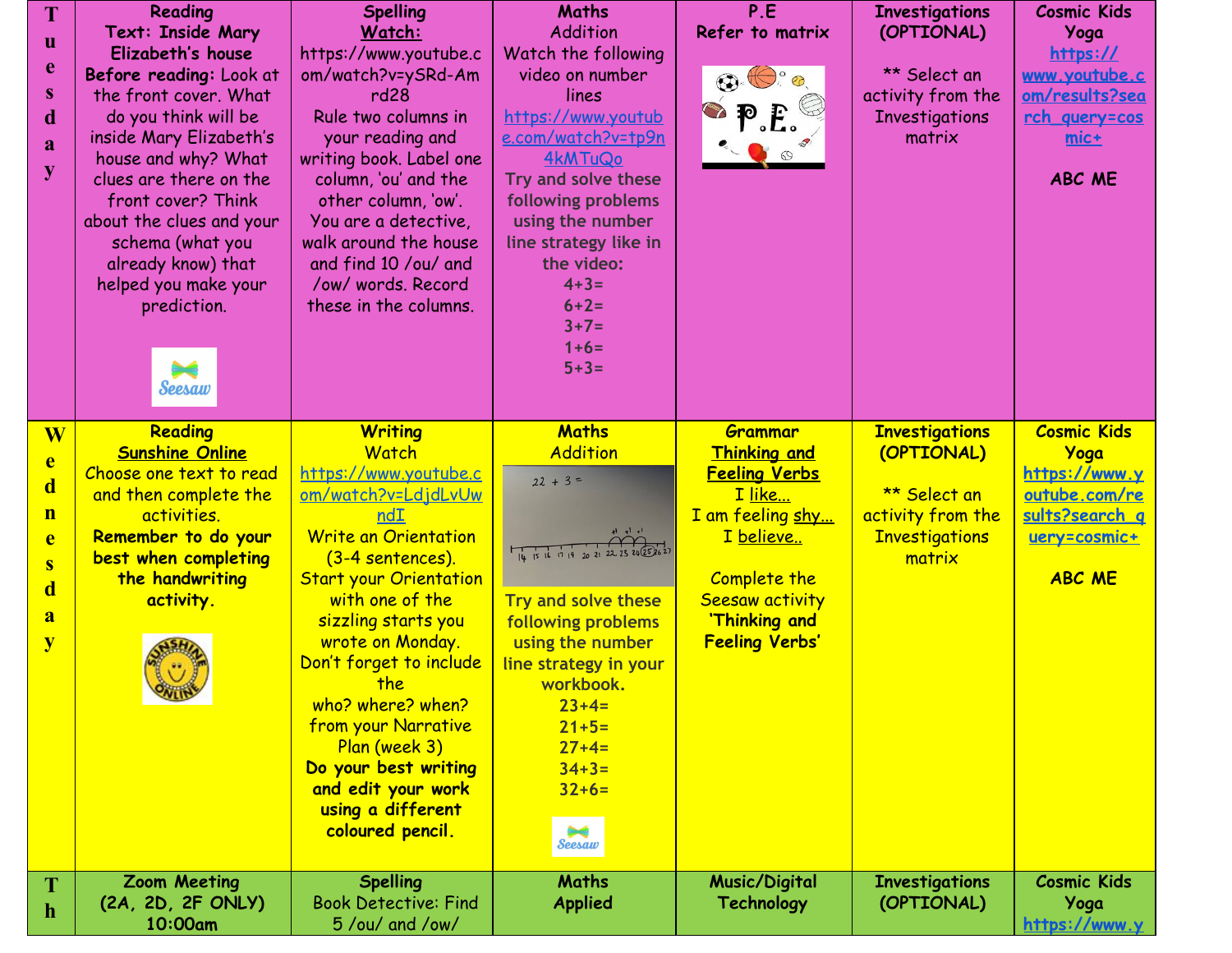| u<br>r<br>${\bf S}$<br>d<br>a<br>$\overline{\mathbf{V}}$ | Reading<br><b>Before Reading</b><br>Look at the front cover<br>and write down 5 words<br>you predict might come<br>up in the text.<br>Text: Weather<br>National Geographic<br><b>Kids</b><br>https://www.youtube.c<br>om/watch?v=bbEbF6zsb<br><u> Uo&amp;t=346s</u><br>As you read the book,<br>make a tally of how many<br>times your words came<br>up (if they did). | words in books from<br>home. Copy these<br>sentences into your<br>reading and writing<br>book.<br>Share the best<br>sentence with your<br>parents.<br>Challenge: Can you<br>find a sentence in a<br>book from home with<br>an /ou/ AND and<br>/ow/word?                                                       | Watch the following<br>video on informal<br>units of<br>measurement.<br>https://www.youtub<br><u>e.com/watch?v=l6w</u><br>m9tOxhNU<br>Trace around your<br>own shoe and<br>another family<br>member's shoe. Find<br>an informal unit of<br>measure, eg. paper<br>clips, lego, pegs,<br>pasta etc.<br>**Before measuring,<br>have a guess of how<br>many objects it will<br>need.**<br>Then measure both<br>traced shoes and<br>write the number it<br>required.<br><b>Seesaw</b> | Refer to matrix                             | ** Select an<br>activity from the<br><b>Investigations</b><br>matrix                                        | outube.com/re<br>sults?search q<br>uery=cosmic+<br><b>ABC ME</b>                                                |
|----------------------------------------------------------|------------------------------------------------------------------------------------------------------------------------------------------------------------------------------------------------------------------------------------------------------------------------------------------------------------------------------------------------------------------------|---------------------------------------------------------------------------------------------------------------------------------------------------------------------------------------------------------------------------------------------------------------------------------------------------------------|----------------------------------------------------------------------------------------------------------------------------------------------------------------------------------------------------------------------------------------------------------------------------------------------------------------------------------------------------------------------------------------------------------------------------------------------------------------------------------|---------------------------------------------|-------------------------------------------------------------------------------------------------------------|-----------------------------------------------------------------------------------------------------------------|
| $\overline{\mathbf{F}}$<br>r<br>$\mathbf d$<br>a<br>V    | <b>Zoom Meeting</b><br>(2C and 2E ONLY)<br>10:00/9:15am<br><b>Zoom Meeting</b><br>(2B ONLY)<br>$10:15$ am<br>Reading<br>Find a cool, comfy place<br>to read to self, rate<br>your book out of 5 stars.                                                                                                                                                                 | <b>Writing/Spelling</b><br>Using your /ou/ and<br>/ow/ words.<br>Choose 10 words and<br>create a spelling test<br>for you and a<br>parent/sibling to do.<br>First, test your<br>parents/siblings, then<br>they will test you.<br>Take a photo of your<br>test with the results<br>on Seesaw.<br><b>Seesaw</b> | Prodigy<br>prodigy                                                                                                                                                                                                                                                                                                                                                                                                                                                               | <b>Spanish</b><br>Refer to matrix<br>WASHIM | <b>Investigations</b><br>(OPTIONAL)<br>** Select an<br>activity from the<br><b>Investigations</b><br>matrix | <b>Cosmic Kids</b><br>Yoga<br>https://www.y<br>outube.com/re<br>sults?search q<br>uery=cosmic+<br><b>ABC ME</b> |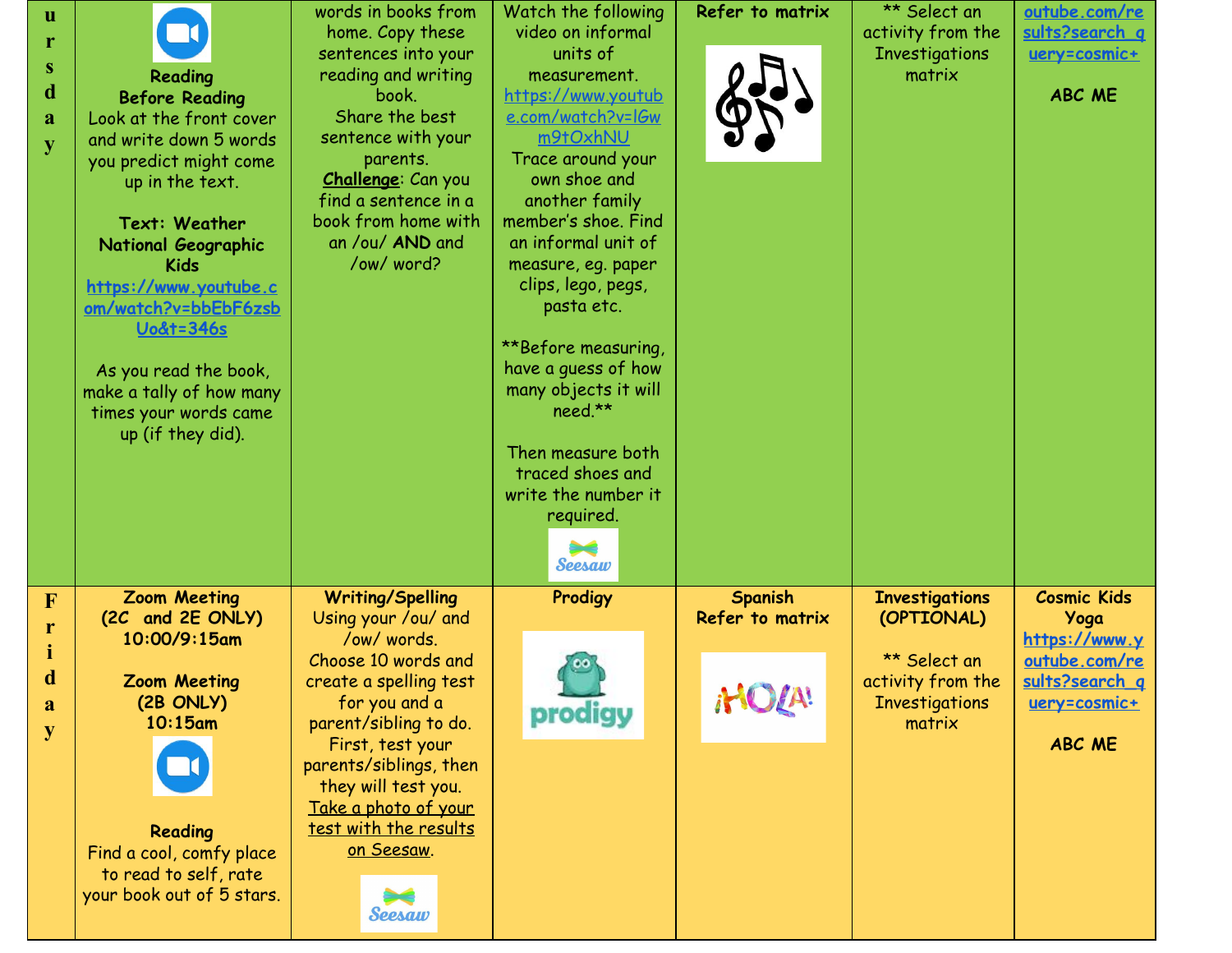| Post a photo of you       |  |  |  |
|---------------------------|--|--|--|
| reading with your star    |  |  |  |
| rating using your hand.   |  |  |  |
| Example:                  |  |  |  |
| 5- amazing, would read it |  |  |  |
| again                     |  |  |  |
| 3- good, but wouldn't     |  |  |  |
| read it again             |  |  |  |
| 0- didn't enjoy it        |  |  |  |

## **Optional Extra Activities:**

### **Reading**

#### **Read to Self or Someone in your family**

**Adjective hunt**. After you have read your book, look at all the words and find the different adjectives or describing words. There can be describing words for characters, settings and problems in a book. Don't forget to write a list because these describing words can help you when you are writing your own narrative story. Example The book I read was The little red hen**,** Adjective: little and red.

**Verb hunt**. In your book, look at all the words and find the different verbs or doing words. Write them down. Verbs are words that describe what a character is doing or feeling. Example: the boy jumped, the cat scratched, or the cow swished its tail. Make sure you make a list and see if you can act out safely any of the verbs that you have found.

### **Writing**

#### **Draw the setting for your character**

**Practise handwriting**. Work through the alphabet from A-Z, upper and lower case. Example. Aa, Bb, Cc. **Story setting description writing frame**.Choose one or two story settings and in your book write a paragraph about the setting. Try and use sizzling starts.

### **Spelling/Grammar**

**Write your spelling words in rainbow colors**

**Online spelling activities.** Watch and do some of the activities on this website:

<https://www.spellzone.com/unit15/page1.cfm>

**The Adjective Zoo**. In your book, you need to divide the page down the middle. On one side, write Adjectives at the top and on the other side Animals. You need to write out all the names of animals that you would see at the zoo on the Animals